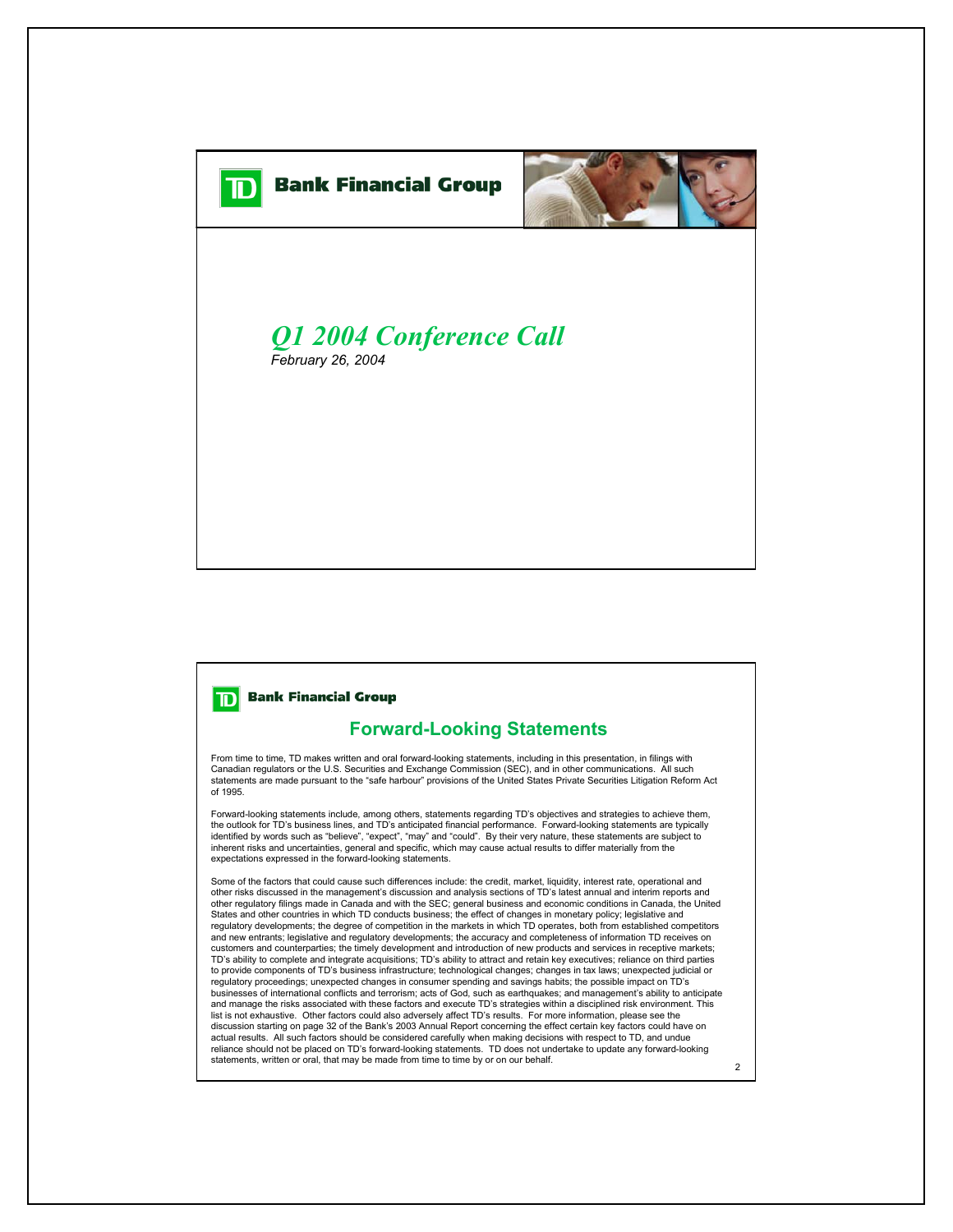

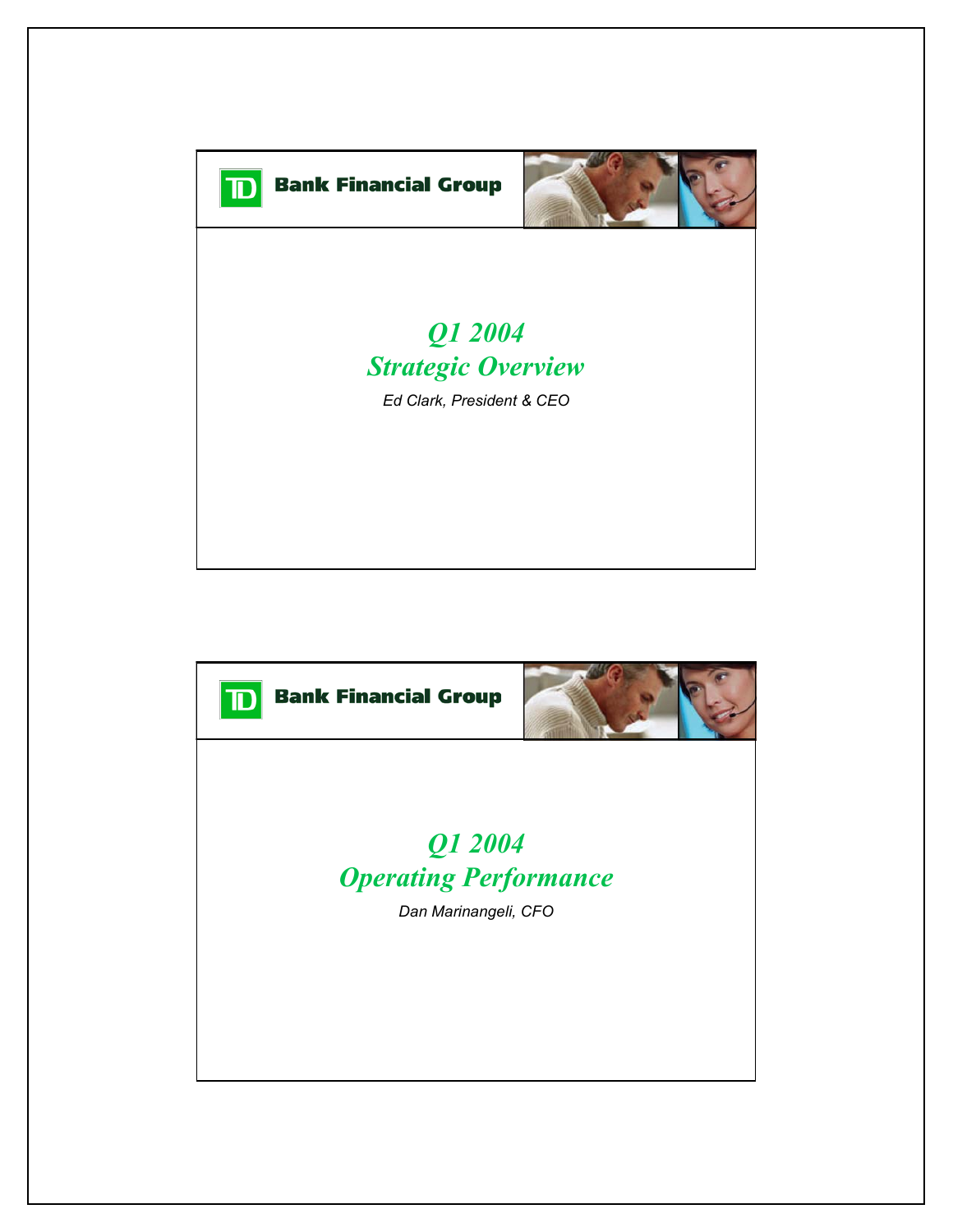

| <b>Bank Financial Group</b>                                                                      | <b>Total Bank</b> |                              |  |  |  |  |
|--------------------------------------------------------------------------------------------------|-------------------|------------------------------|--|--|--|--|
| Q1 2004 Earnings Reconciliation                                                                  |                   |                              |  |  |  |  |
| Reported basis net income applicable to common shares<br>Amortization of intangibles (after-tax) | \$582MM<br>179MM  | <b>EPS</b><br>\$0.88<br>0.27 |  |  |  |  |
| Earnings before the amortization of intangibles                                                  | \$761MM           | \$1.15                       |  |  |  |  |
|                                                                                                  |                   |                              |  |  |  |  |
|                                                                                                  |                   |                              |  |  |  |  |
|                                                                                                  |                   | 6                            |  |  |  |  |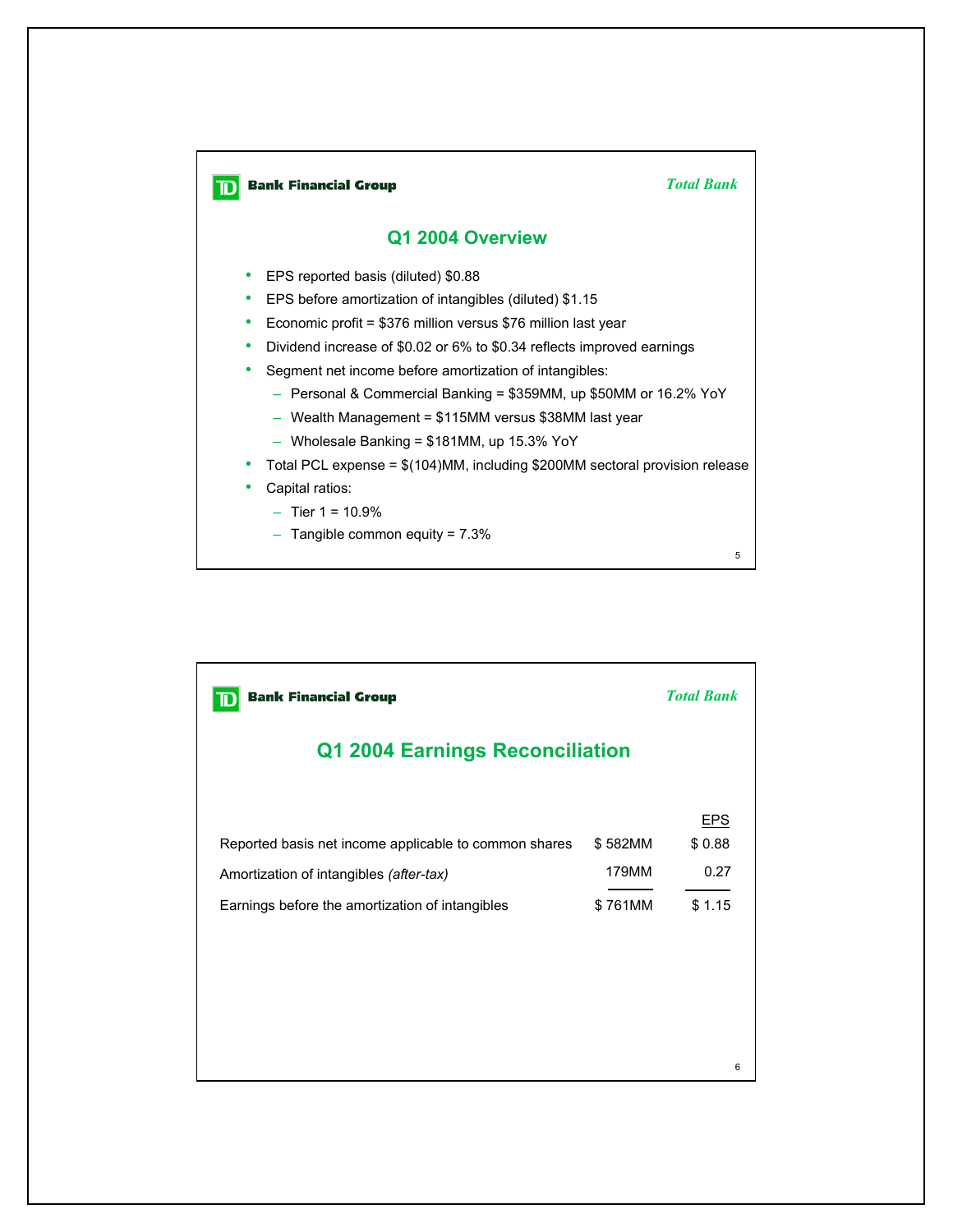| <b>Bank Financial Group</b><br><b>Total Bank</b>                                                                                                                 |             |                                     |                        |  |
|------------------------------------------------------------------------------------------------------------------------------------------------------------------|-------------|-------------------------------------|------------------------|--|
| Q1 2004 Earnings Reconciliation (continued)                                                                                                                      |             |                                     |                        |  |
| Q1 2004 includes the following items of note <i>(Corporate)</i> :                                                                                                |             |                                     |                        |  |
| . Impact of higher tax rates:                                                                                                                                    |             | Pre-Tax Post-Tax<br>$(SMM)$ $(SMM)$ | EPS<br>$($ \$)         |  |
| Higher tax expense in reported earnings<br>Less: Higher tax expense in amortization of intangibles<br>Equals: Higher earnings before amortization of intangibles |             | (52)<br>69<br>17                    | (0.08)<br>0.11<br>0.03 |  |
| • Impact of ACG 13: Mark to market loss on CDS<br>• Sectoral provision release (Corporate: Non-Core)                                                             | (21)<br>200 | (13)<br>130                         | (0.02)<br>0.20         |  |
|                                                                                                                                                                  |             |                                     | $\overline{7}$         |  |

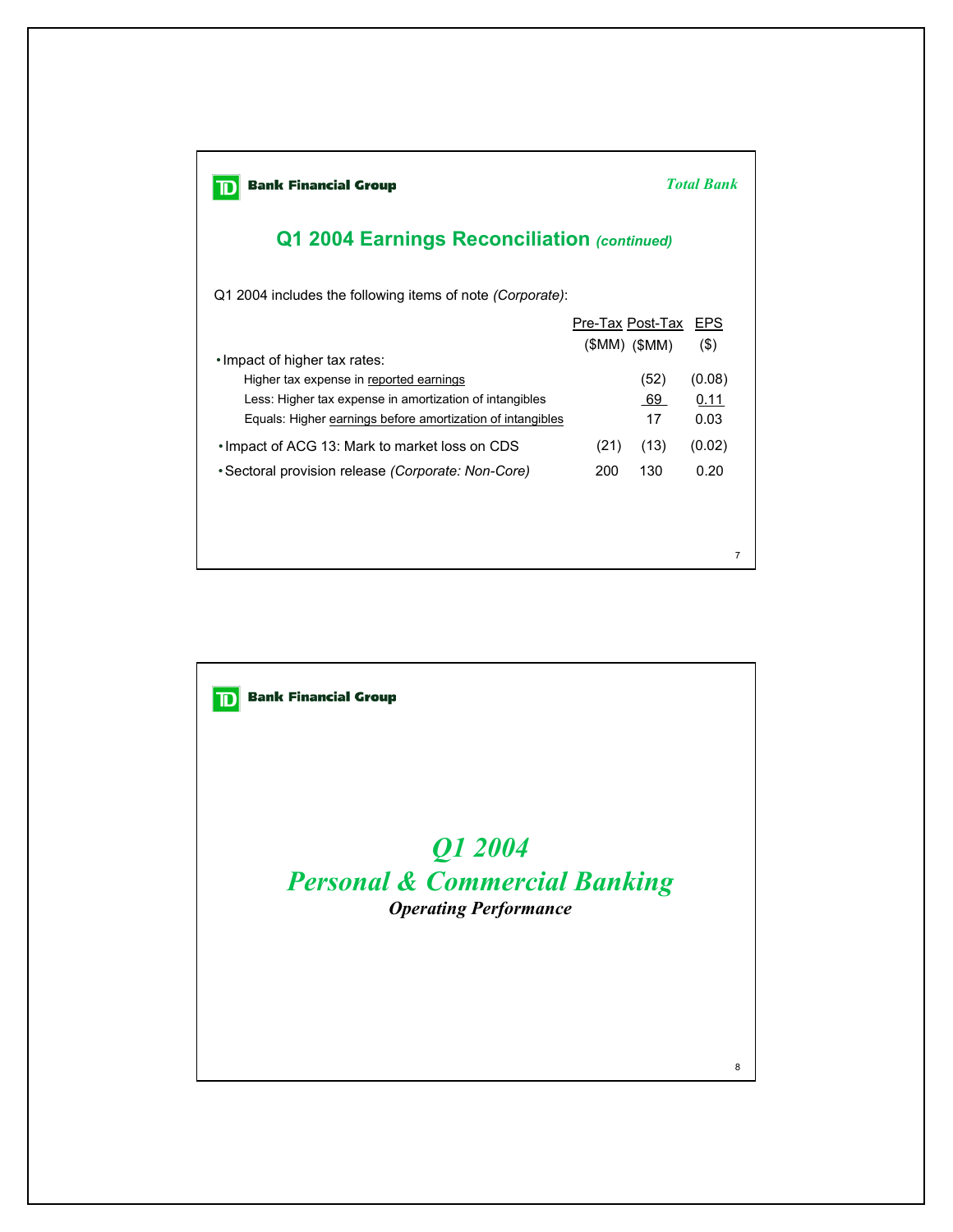

|       | <b>Bank Financial Group</b>                                                        |                | <b>Personal &amp; Commercial Banking</b> |                |                                                                                                                                                                                    |  |
|-------|------------------------------------------------------------------------------------|----------------|------------------------------------------|----------------|------------------------------------------------------------------------------------------------------------------------------------------------------------------------------------|--|
|       | <b>Net Interest Margin</b>                                                         |                |                                          |                |                                                                                                                                                                                    |  |
|       | Net Interest Margin $(\%)$                                                         |                |                                          |                | Highlights                                                                                                                                                                         |  |
| 3.36% | On average earning assets<br>On deposit products<br>- On lending products<br>3.34% |                |                                          |                | Margin on average assets is down 4 bps<br>from last quarter reflecting mainly<br>customer preference & mix and, to a<br>lesser extent, competition and the low<br>rate environment |  |
| 1.94% | 1.92%                                                                              | 3.26%<br>1.91% | 3.18%<br>1.83%                           | 3.14%<br>1.84% | Margin on deposits is up 1 bps to 1.84%<br>Margin on lending of 1.59% down 2 bps<br>reflecting lower margins on fixed rate                                                         |  |
| 1.66% | 1.65%                                                                              | 1.62%          | 1.61%                                    | 1.59%          | <b>RESL</b>                                                                                                                                                                        |  |
| Q1/03 | Q2/03                                                                              | Q3/03          | Q4/03                                    | Q1/04          | 10                                                                                                                                                                                 |  |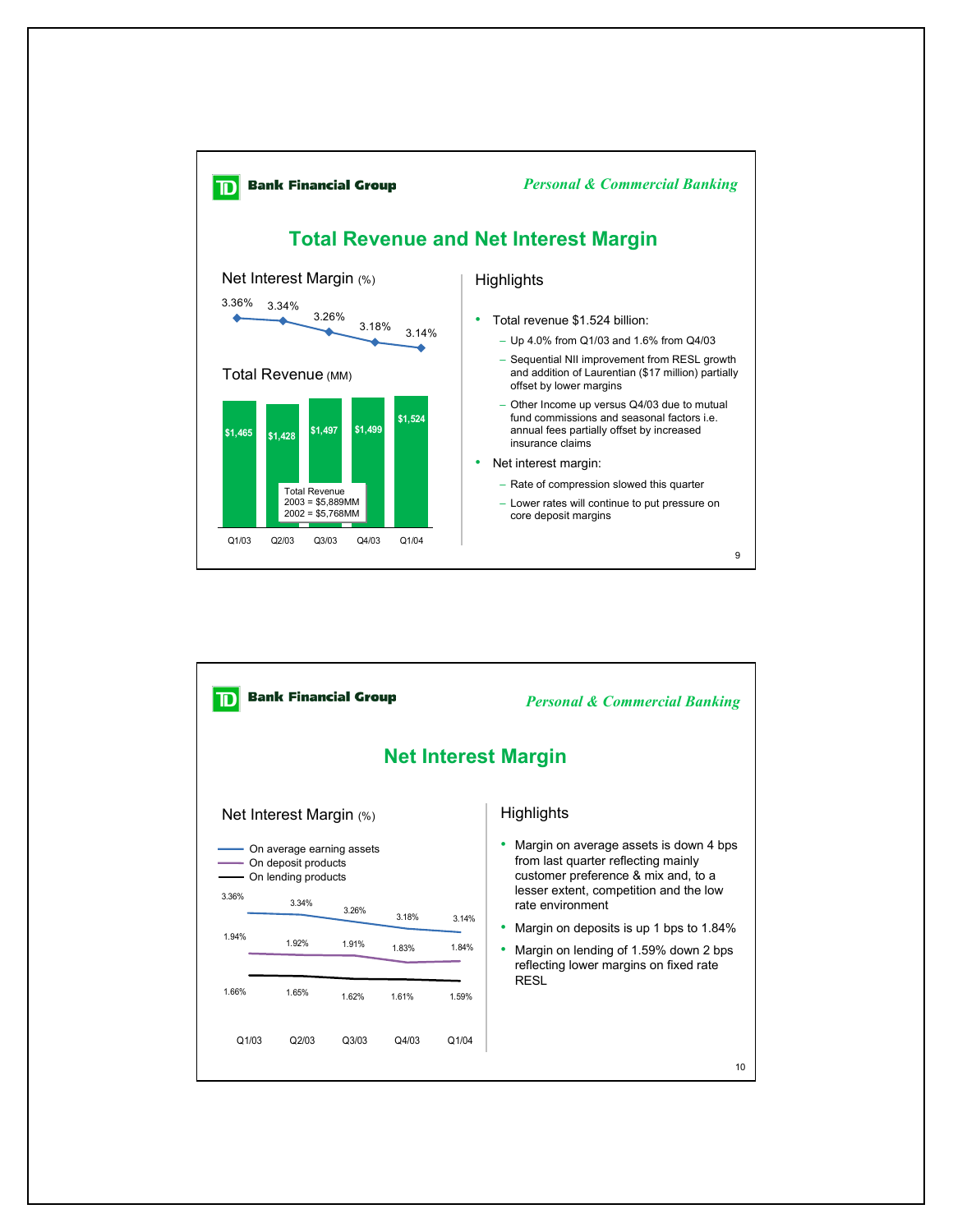

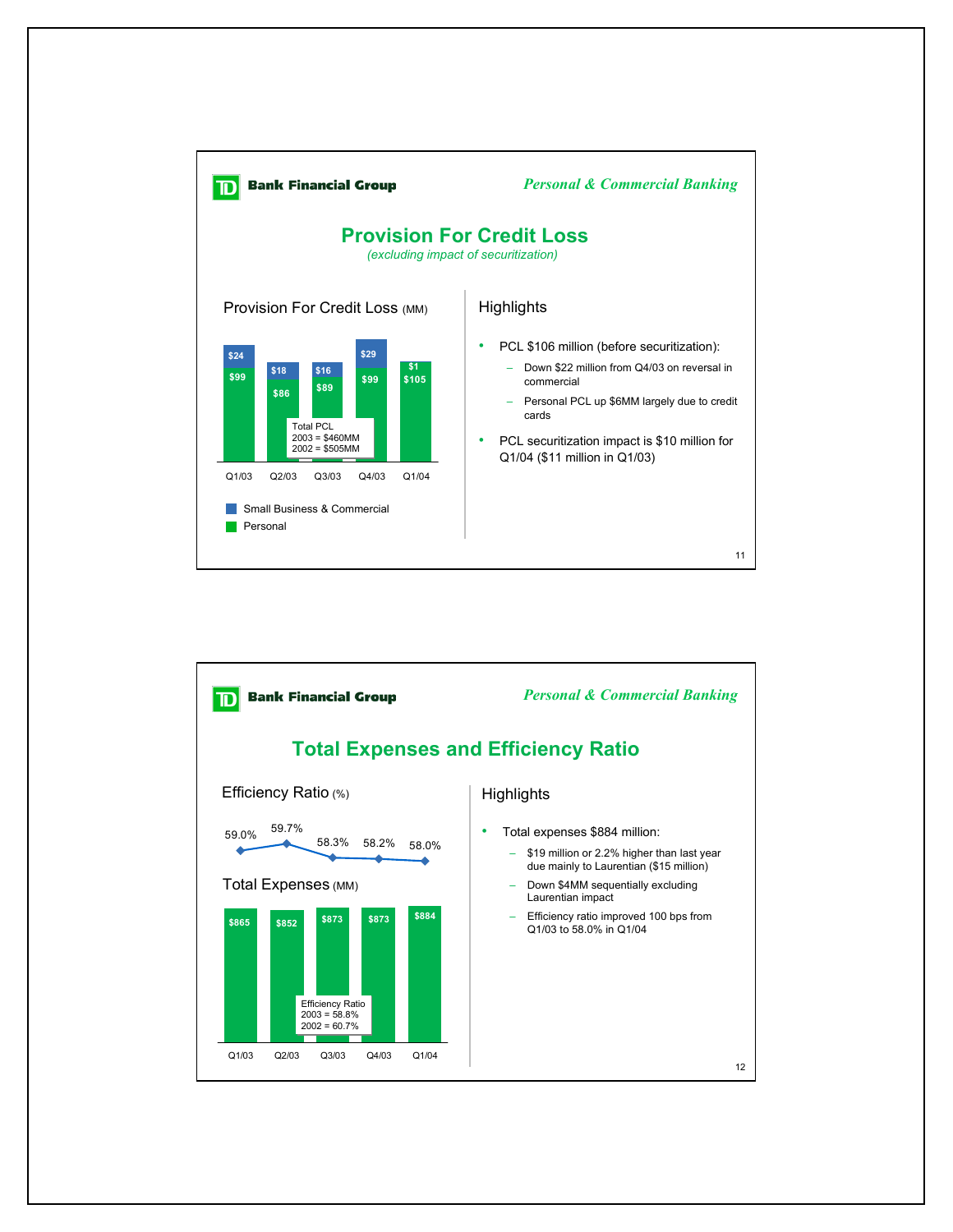

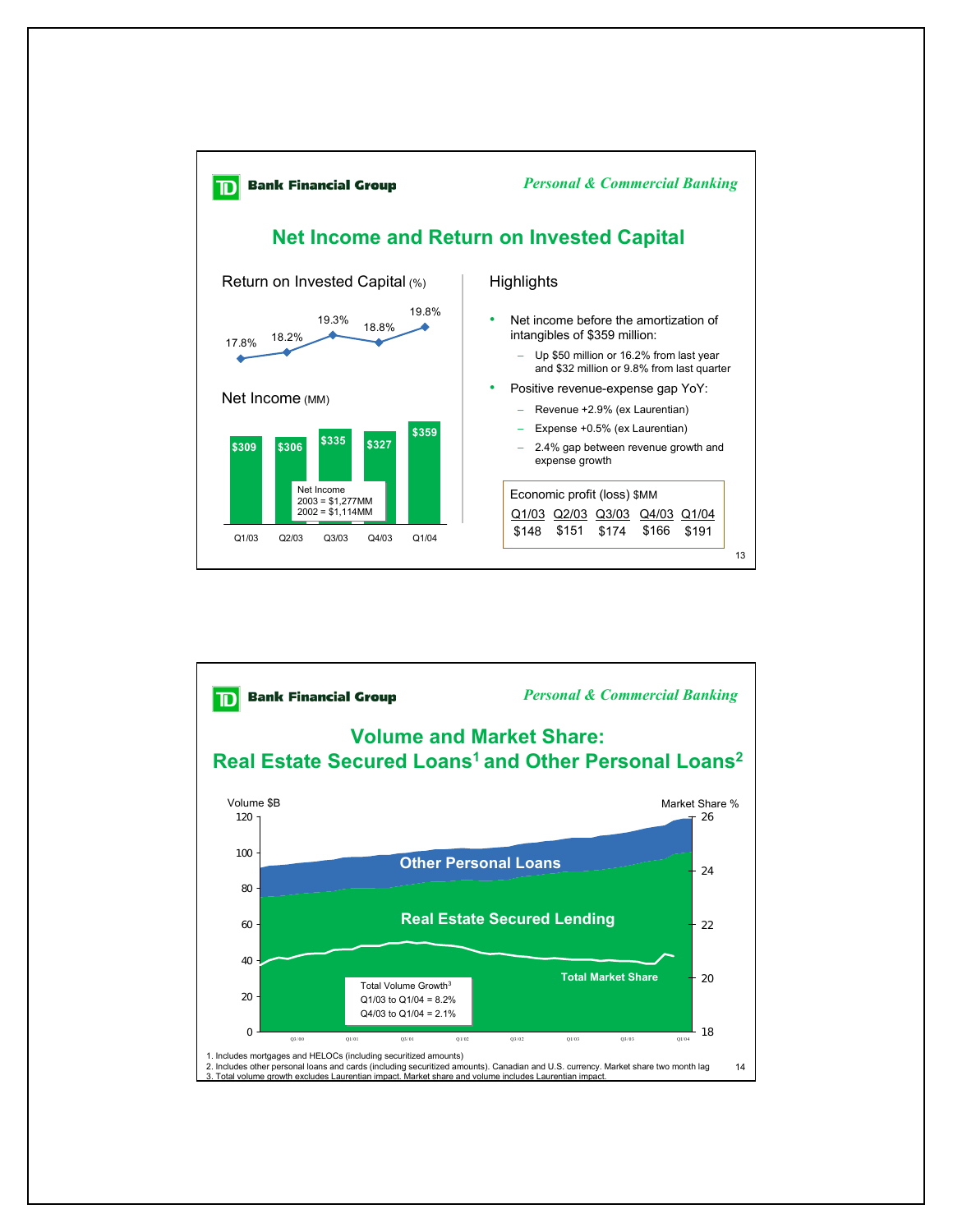

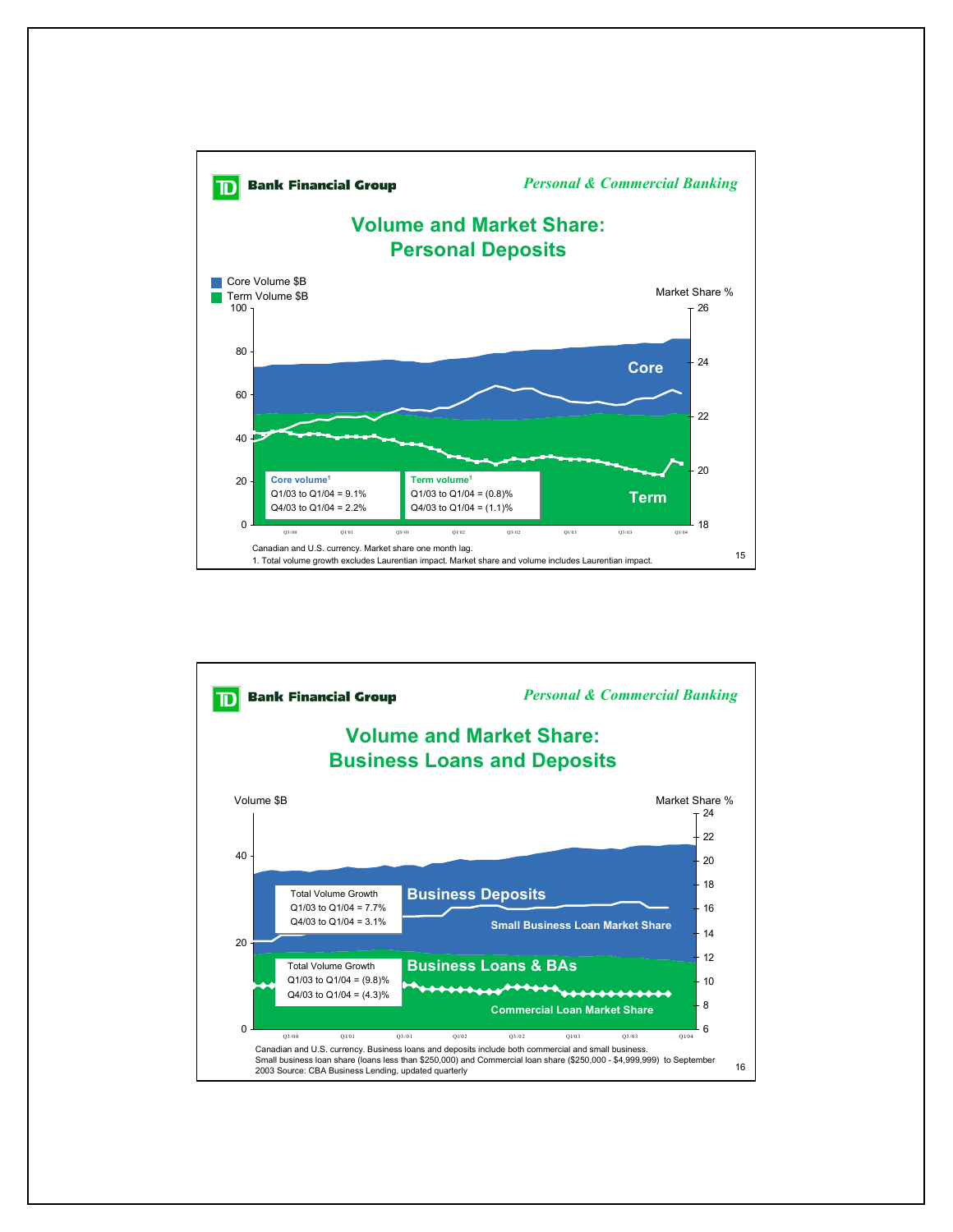

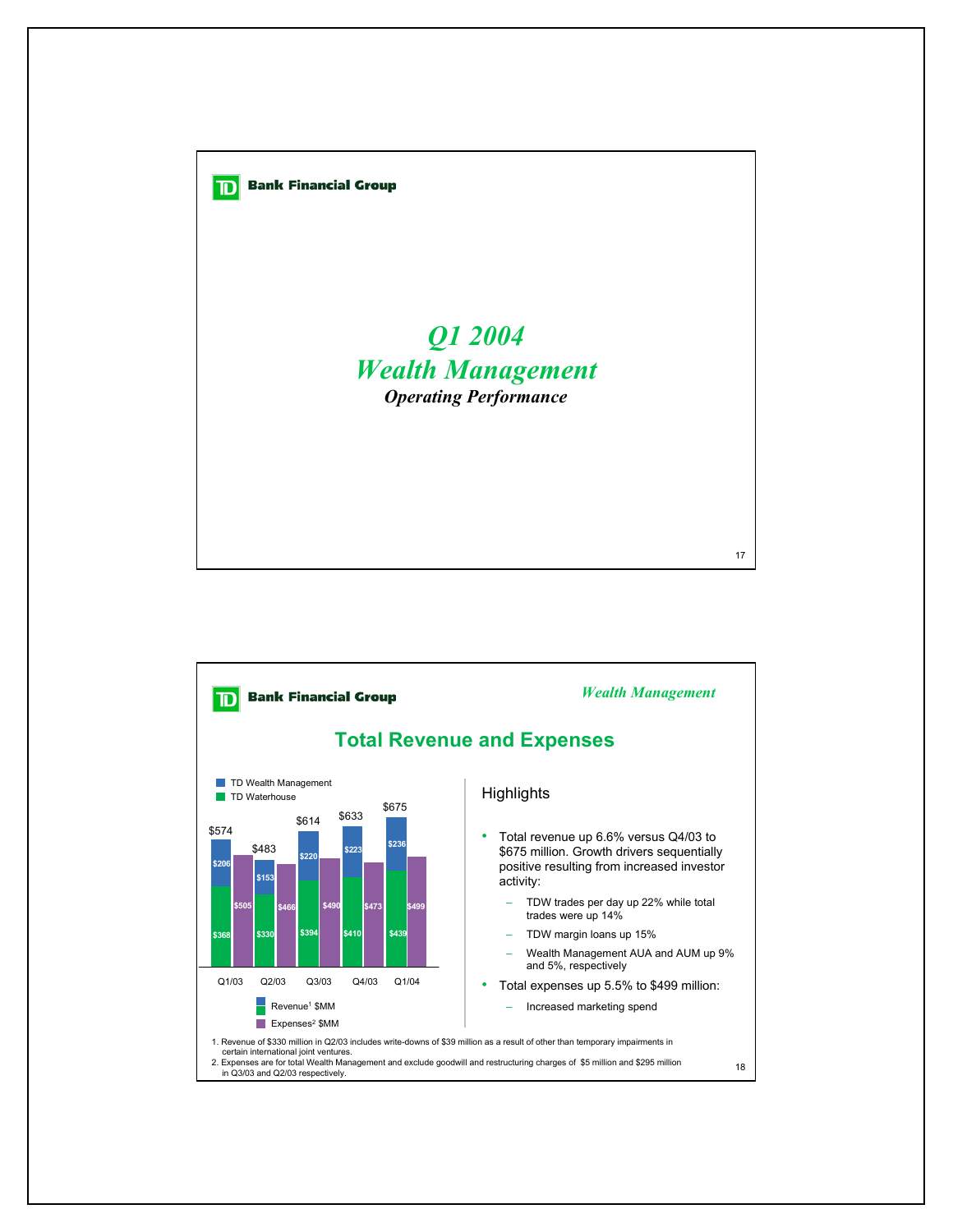

| <b>Bank Financial Group</b>                    |                  |       | <b>Wealth Management</b> |                 |  |  |  |
|------------------------------------------------|------------------|-------|--------------------------|-----------------|--|--|--|
| <b>TD Waterhouse</b>                           |                  |       |                          |                 |  |  |  |
|                                                | 2003<br>Q1<br>Q4 |       | 2004<br>Q1               | Yr/Yr<br>Change |  |  |  |
| Active Accounts (000)*                         | 3,218            | 3,060 | 3,241                    | $1\%$           |  |  |  |
| New Accounts (000)                             | 88               | 74    | 95                       | $8\%$           |  |  |  |
| Trades/Day (000)                               | 94               | 111   | 135                      | 44 %            |  |  |  |
| Marketing Spend (C\$MM)                        | \$31             | \$19  | \$28                     | (10)%           |  |  |  |
| Margin before marketing expense                | 14.9%            | 32.8% | 35.4%                    | 20.5 % pts      |  |  |  |
| Customer Assets* (C\$B)                        | \$191            | \$215 | \$237                    | 24 %            |  |  |  |
| * Represents ending amounts                    |                  |       |                          |                 |  |  |  |
| TD Waterhouse self-directed brokerage globally |                  |       |                          | 20              |  |  |  |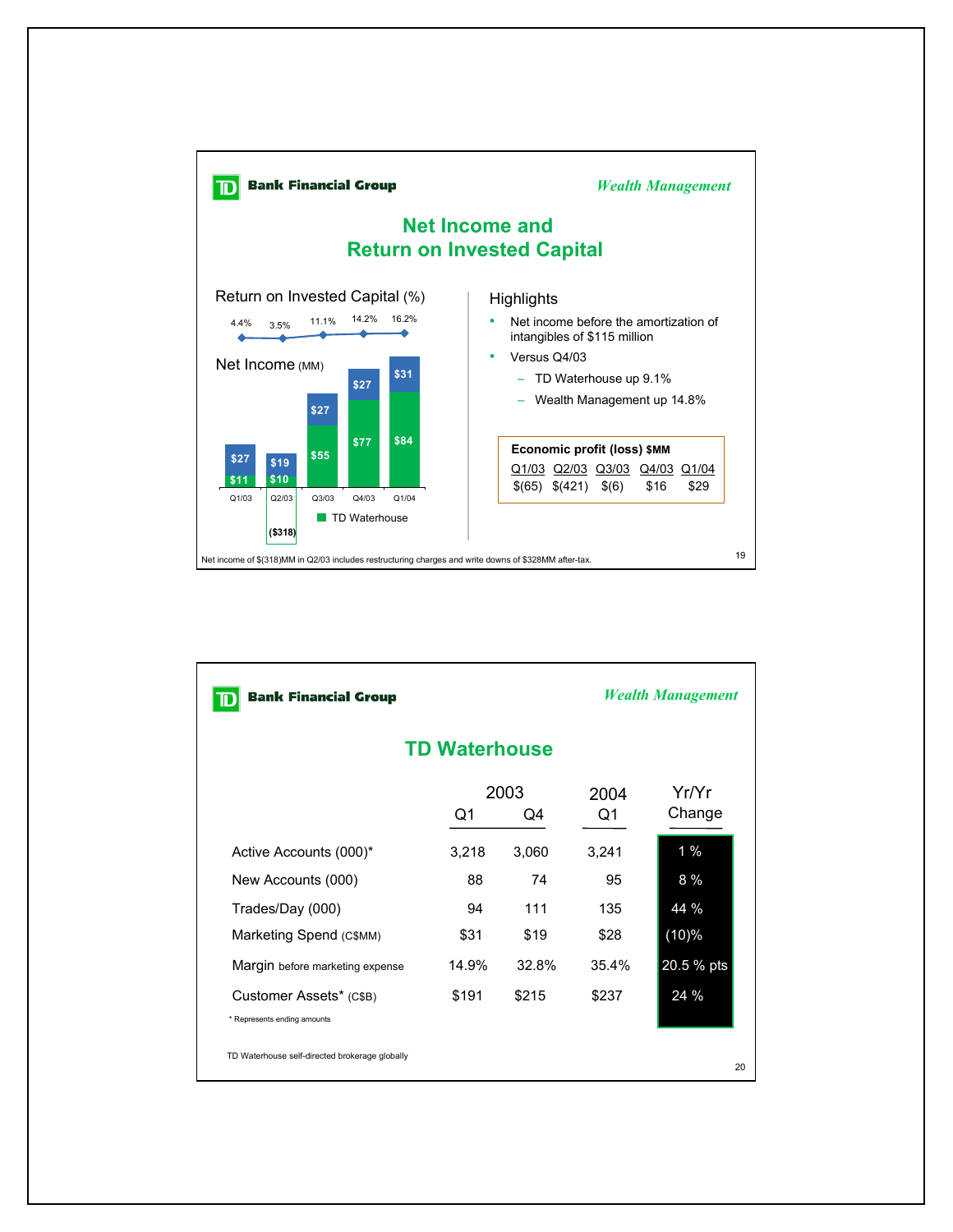

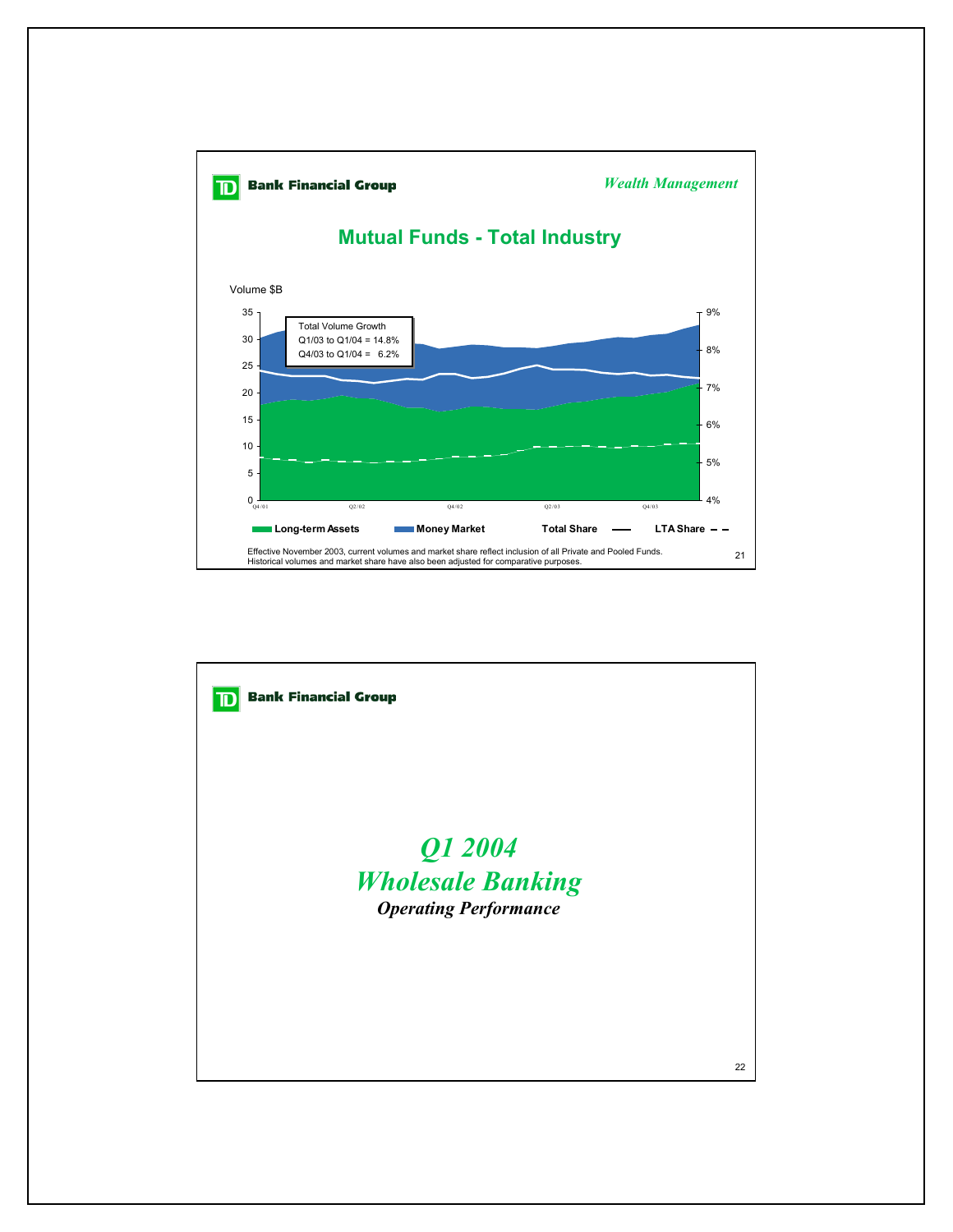

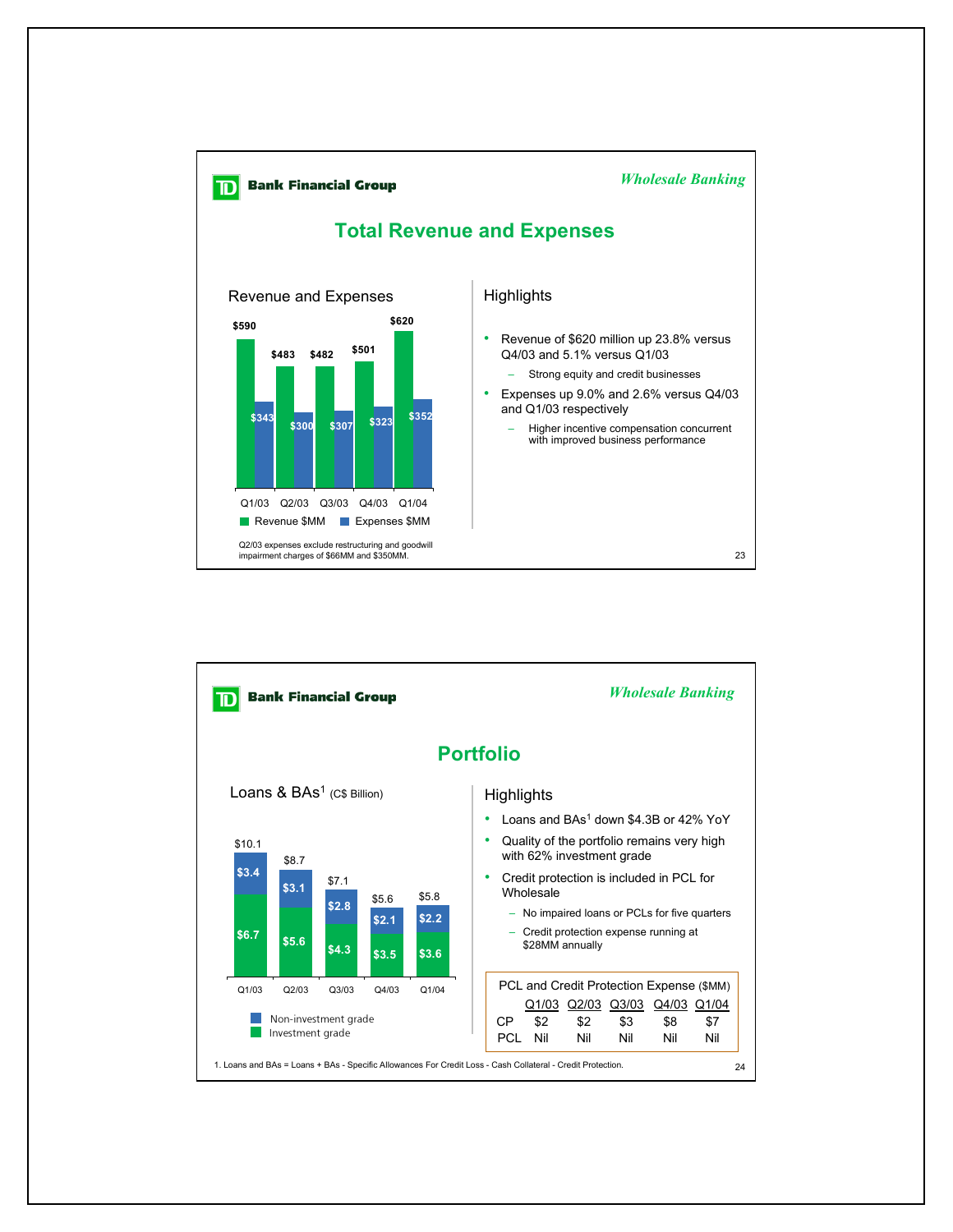

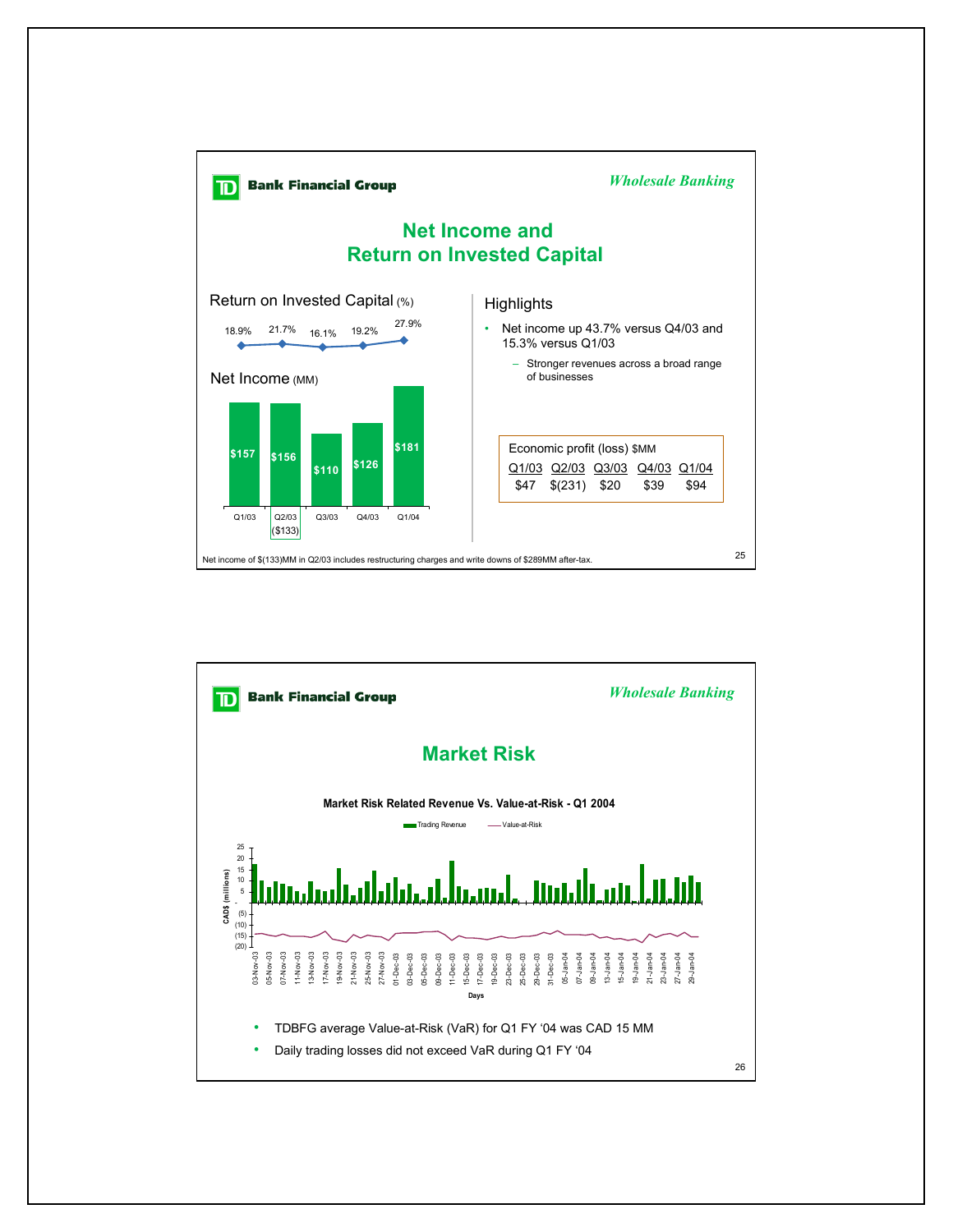

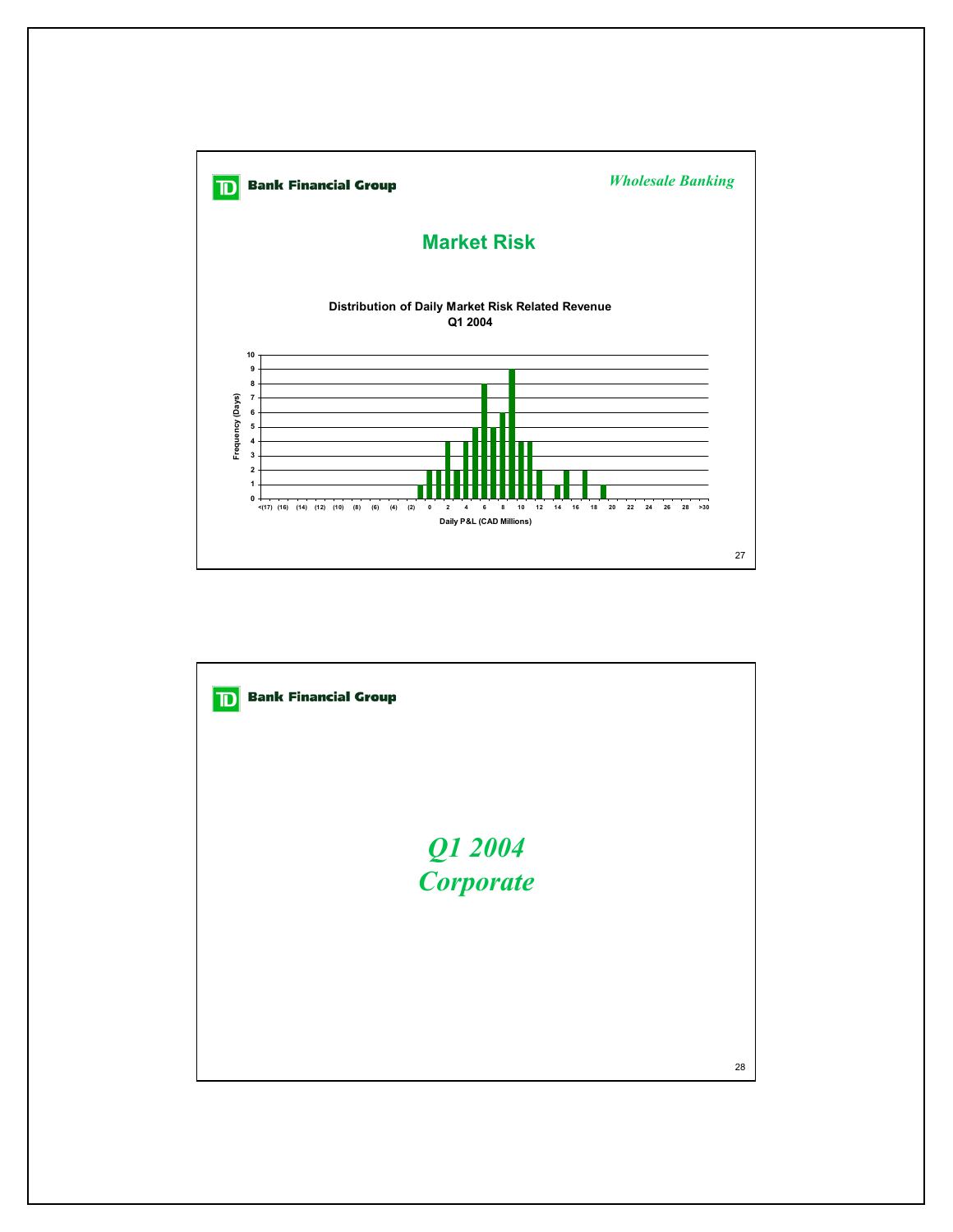**D** Bank Financial Group

*Corporate*

29

## **Enhanced Disclosure**

| Corporate segment includes (after-tax):  | Q1/04     |  |
|------------------------------------------|-----------|--|
| Impact of hedging relationships (AcG-13) | (13)<br>S |  |
| Tax recovery re: future tax adjustment   | 17        |  |
| Non-core lending portfolio               | 141       |  |
| Securitization gain (loss)               | 3         |  |
| Unallocated corporate expenses           | (11)      |  |
| Other                                    | (10)      |  |
| Total net income (loss)                  | 127<br>S. |  |
|                                          |           |  |
|                                          |           |  |